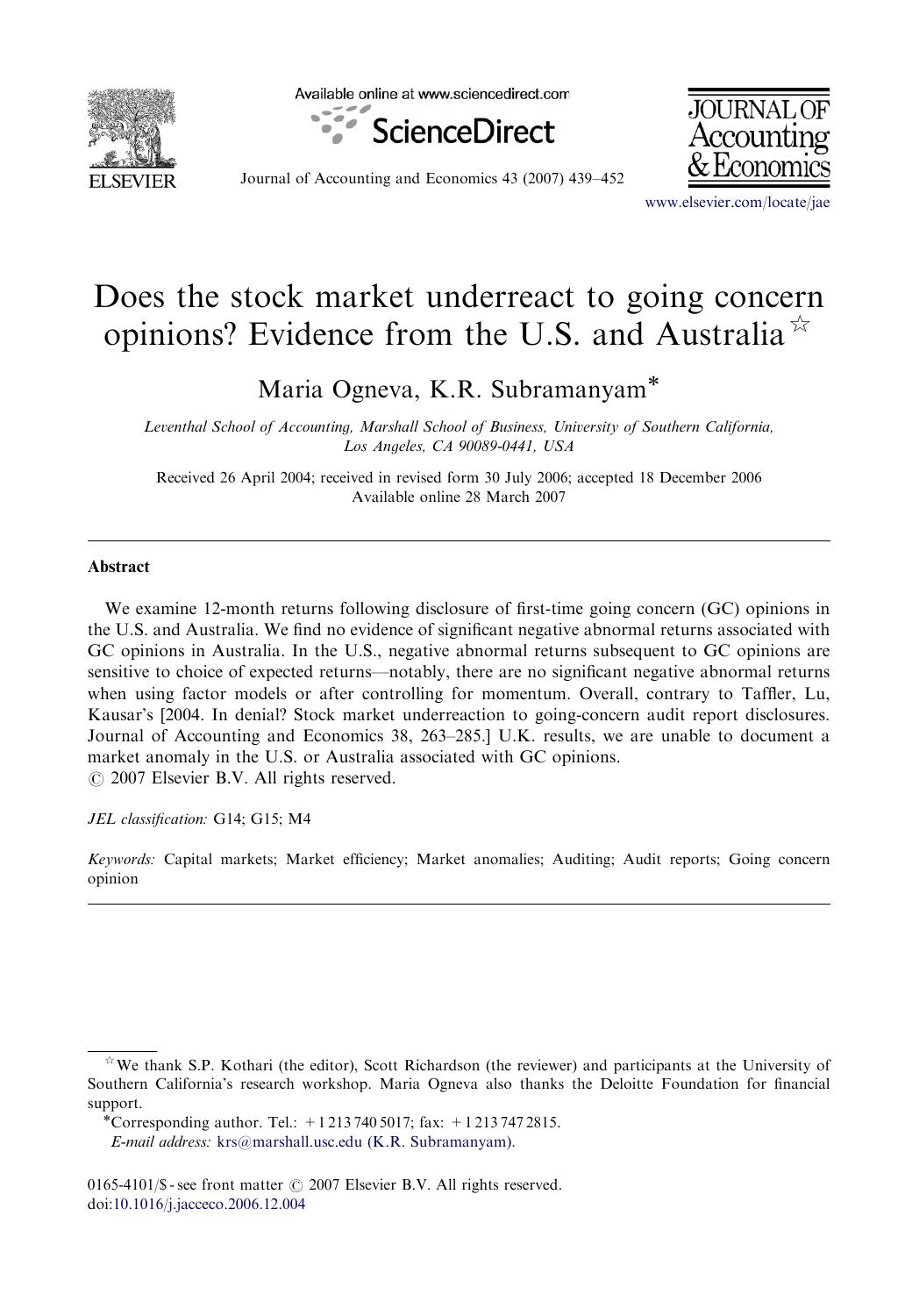## 1. Introduction

[Taffler et al. \(2004\)](#page--1-0) document that U.K. firms receiving first-time going concern audit opinions (henceforth GC opinions) on average underperform various return benchmarks by 28–35% during the 12 months following the opinion announcement. The Taffler, Lu and Kausar (henceforth TLK) study is a part of a burgeoning literature that documents anomalous market behavior in general and underreaction to bad news events in particular.<sup>1</sup> Much of this literature concludes that the documented returns' patterns are unlikely explained by risk or other rational considerations but represent anomalous market behavior arising from human information processing biases [\(Kahneman et al.,](#page--1-0) [1982](#page--1-0)). In a similar vein, TLK conclude that their evidence suggests anomalous market underreaction to the GC opinions that is inconsistent with conventional notions of market efficiency. Specifically, TLK observe that they ''cannot reject an irrational investor explanation for [their] results with investors apparently underreacting to or, in effect, denying the bad news conveyed by a going concern audit opinion".<sup>2</sup>

Ceteris paribus, if the principal source of the GC opinion anomaly is human information processing bias, one would expect to observe similar inefficiency in other markets (countries). On the other hand, if the TLK's evidence is limited to the U.K. stock market, then country-specific institutional features or other market peculiarities are a more likely explanation for their findings. Accordingly, in this paper we investigate whether the GC opinion anomaly identified by TLK in the U.K. is present in other markets such as those of the U.S. and Australia.

Our sample comprises 1159 GC opinions in the U.S. over the 1993–2004 period and 91 GC opinions in Australia over the 2000–2004 period. As in TLK, we examine returns' patterns over the 12 months succeeding the GC opinion. To verify the robustness of our results, we examine several alternative measures of risk-adjusted returns, including those using benchmarks (reference portfolios and control firms) matched on risk characteristics, as well as abnormal returns using conventional factor models. Overall, we are unable to find evidence that stock markets in the U.S. and Australia underreact to GC opinions. For the Australian sample, we are unable to find significant negative returns under any of our returns' definitions.<sup>3</sup> We do find that our U.S. sample firms underperform benchmarks based on certain risk characteristics (i.e., book-to-market and size). However, we find no evidence of negative abnormal returns using well-accepted factor models. The inability of

<sup>1</sup> Studies documenting anomalous market reaction to information events in general are too numerous to cite. Studies documenting market underreaction to various types of bad news events include the following: financial analysts' sell recommendations ([Womack, 1996](#page--1-0)); bond rating downgrades ([Dichev and Piotroski, 2001\)](#page--1-0); accounting restatements [\(Hirschey et al., 2003\)](#page--1-0); class-action lawsuits ([Griffin et al., 2004](#page--1-0)).

<sup>&</sup>lt;sup>2</sup>While TLK acknowledge that high transactions costs could inhibit the arbitrage process in their sample, they interpret the results as the anomalous delayed reaction by the stock market to the GC opinion news that is distinct and different from other documented forms of market underreaction, such as those related to momentum [\(Jegadeesh and Titman, 1993\)](#page--1-0), post earnings announcement drift ([Bernard and Thomas, 1989](#page--1-0)) and bankruptcy risk [\(Dichev, 1998](#page--1-0)).

 $3$ One could argue that our insignificant Australian results may simply arise from lack of power given the small sample size. There are two reasons why low power is unlikely to explain our results. First, our sample (91 firmyears) is comparable in size to TLK's (104 firm-years); therefore, our differential results can not be attributed to differences in statistical power. Second, returns under certain definitions (e.g., momentum control firm matched return and one-factor abnormal returns) are *positive* while they are of economically insignificant magnitudes for other definitions.